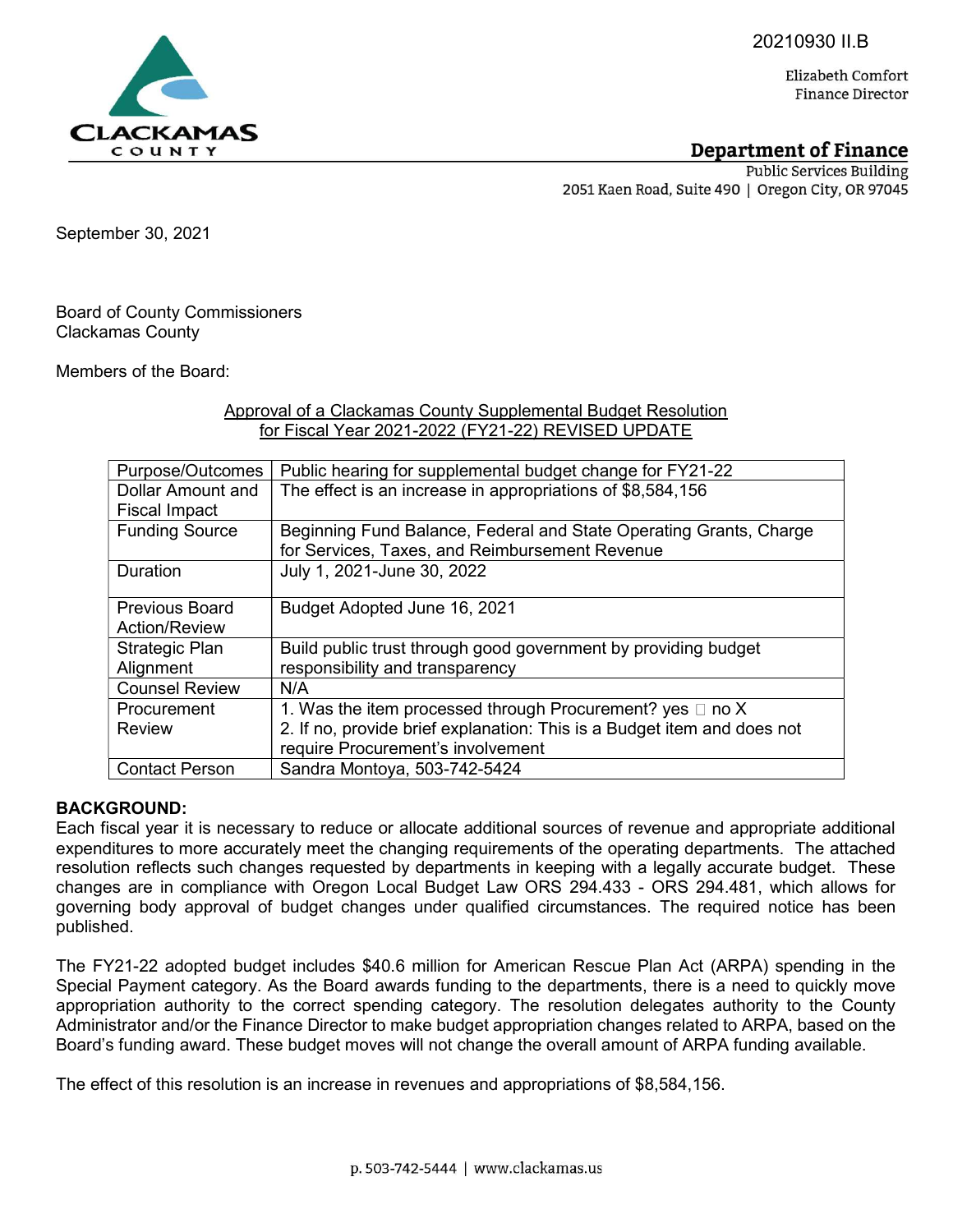| Item         |                                                                                                                                                                                                    |                  |                          |                  |                                        |            |              |            |  |
|--------------|----------------------------------------------------------------------------------------------------------------------------------------------------------------------------------------------------|------------------|--------------------------|------------------|----------------------------------------|------------|--------------|------------|--|
| $\mathbf{1}$ | <b>General Fund 100 - Board of County Commissioners</b>                                                                                                                                            |                  |                          |                  |                                        |            |              |            |  |
|              | <b>Resources</b>                                                                                                                                                                                   | Original         | Change                   | Revised          | Requirement                            | Original   | Change       | Revised    |  |
|              | General Fund Support                                                                                                                                                                               | 1,017,594        | (1,017,594)              |                  | <b>Operating Expenses</b>              | 1,017,594  | (1,017,594)  |            |  |
|              | <b>Revised Total Fund Resources</b>                                                                                                                                                                |                  |                          | 0                | <b>Revised Total Fund Requirements</b> |            |              | $\circ$    |  |
|              | Comments: The General Fund - Board of County Commissioners department merged with the County Administration.                                                                                       |                  |                          |                  |                                        |            |              |            |  |
| $\mathbf{2}$ | General Fund 100 - County Administration                                                                                                                                                           |                  |                          |                  |                                        |            |              |            |  |
|              | <b>Resources</b>                                                                                                                                                                                   | Original         | Change                   | Revised          | Requirement                            | Original   | Change       | Revised    |  |
|              | Charges, Fees, License, Permits, Fines, Assessments                                                                                                                                                | 1,350,616        |                          | 1,350,616        | <b>Operating Expenses</b>              | 5,313,982  | 1,017,594    | 6,331,576  |  |
|              | General Fund Support                                                                                                                                                                               | 3,963,366        | 1,017,594                | 4,980,960        |                                        |            |              |            |  |
|              | <b>Revised Total Fund Resources</b>                                                                                                                                                                |                  |                          | 6,331,576        | <b>Revised Total Fund Requirements</b> |            |              | 6,331,576  |  |
|              | Comments: The General Fund - County Administration department has been updated to include the Board of County Commissioners department.                                                            |                  |                          |                  |                                        |            |              |            |  |
| 3            | <b>General Fund 100 - Public Government and Affairs</b>                                                                                                                                            |                  |                          |                  |                                        |            |              |            |  |
|              | <b>Resources</b>                                                                                                                                                                                   | Original         | Change                   | Revised          | Requirement                            | Original   | Change       | Revised    |  |
|              | All Other Revenue Resources                                                                                                                                                                        | 3,191,270        | 140,569                  | 3,331,839        | <b>Operating Expenses</b>              | 5,400,881  | 140,569      | 5,541,450  |  |
|              | Charges, Fees, License, Permits, Fines, Assessments                                                                                                                                                | 1,300,919        | $\overline{a}$           | 1,300,919        | <b>Special Payments</b>                | 371,371    |              | 371,371    |  |
|              | <b>Beginning Fund Balance</b>                                                                                                                                                                      | 61,678           | $\overline{\phantom{a}}$ | 61,678           |                                        |            |              |            |  |
|              | Federal, State, Local, All Other Gifts & Donations                                                                                                                                                 | 302,673          |                          | 302,673          |                                        |            |              |            |  |
|              | General Fund Support                                                                                                                                                                               | 915,711          |                          | 915,711          |                                        |            |              |            |  |
|              | <b>Revised Total Fund Resources</b>                                                                                                                                                                |                  |                          | 5,912,820        | <b>Revised Total Fund Requirements</b> |            |              | 5,912,821  |  |
|              | The General Fund - Public and Government Affairs department is adding a full-time Community Relations Specialist paid by the Public Health Division to provide<br>Comments:                        |                  |                          |                  |                                        |            |              |            |  |
|              | public health messaging support for the division.                                                                                                                                                  |                  |                          |                  |                                        |            |              |            |  |
| 4            | General Fund 100 - Sheriff                                                                                                                                                                         |                  |                          |                  |                                        |            |              |            |  |
|              | <b>Resources</b>                                                                                                                                                                                   | Original         | Change                   | Revised          | Requirement                            | Original   | Change       | Revised    |  |
|              | <b>Beginning Fund Balance</b>                                                                                                                                                                      | 320,159          |                          | 320,159          | <b>Operating Expenses</b>              | 88,476,503 | 144,124      | 88,620,627 |  |
|              | Charges, Fees, License, Permits, Fines, Assessments                                                                                                                                                | 13,687,196       | 144,124                  | 13,831,320       | <b>Special Payments</b>                | 480,000    |              | 480,000    |  |
|              | Federal, State, Local, All Other Gifts & Donations                                                                                                                                                 | 1,588,962        |                          | 1,588,962        | Transfers                              | 274,662    |              | 274,662    |  |
|              | General Fund Support                                                                                                                                                                               | 66,533,841       |                          | 66,533,841       |                                        |            |              |            |  |
|              | Other Interfund Transfers<br>Revenue from Bonds & Other Debts                                                                                                                                      | 54,203<br>10,000 |                          | 54,203<br>10,000 |                                        |            |              |            |  |
|              | All Other Revenue Resources                                                                                                                                                                        | 7,036,803        |                          | 7,036,803        |                                        |            |              |            |  |
|              |                                                                                                                                                                                                    |                  |                          |                  |                                        |            |              |            |  |
|              | <b>Revised Total Fund Resources</b><br>The General Fund - Sheriff Patrol program is adding a full-time contracted School Resource Officer with the City of Happy Valley and North Clackamas School |                  |                          | 89,375,288       | <b>Revised Total Fund Requirements</b> |            |              | 89,375,289 |  |
|              | Comments:<br>District for the FY21-22 school year.                                                                                                                                                 |                  |                          |                  |                                        |            |              |            |  |
| 5            | Lottery Fund 208                                                                                                                                                                                   |                  |                          |                  |                                        |            |              |            |  |
|              | <b>Resources</b>                                                                                                                                                                                   | Original         | Change                   | Revised          | Requirement                            | Original   | Change       | Revised    |  |
|              | <b>Other Interfund Transfers</b>                                                                                                                                                                   | 100,000          |                          | 100,000          | <b>Operating Expenses</b>              | 3,900,379  |              | 3,900,379  |  |
|              | <b>Beginning Fund Balance</b>                                                                                                                                                                      | 3,375,214        | 2,700,986                | 6,076,200        | Contingency                            | 2,687,396  |              | 2,687,396  |  |
|              | Charges, Fees, License, Permits, Fines, Assessments                                                                                                                                                | 1,289,211        |                          | 1,289,211        | <b>Special Payments</b>                | 513,650    | 2,700,986    | 3,214,636  |  |
|              | Federal, State, Local, All Other Gifts & Donations                                                                                                                                                 | 2,400,000        |                          | 2.400.000        | Interfund Transfers                    | 63.000     |              | 63.000     |  |
|              | <b>Revised Total Fund Resources</b>                                                                                                                                                                |                  |                          | 9,865,411        | <b>Revised Total Fund Requirements</b> |            |              | 9,865,411  |  |
|              | The Lottery Fund - Economic and Development program is recognizing restricted Beginning Fund Balance CARES revenue and increasing Special Payments for the<br>Comments:                            |                  |                          |                  |                                        |            |              |            |  |
| 6            | small business grants program.<br><b>Special Grant Fund 230</b>                                                                                                                                    |                  |                          |                  |                                        |            |              |            |  |
|              | <b>Resources</b>                                                                                                                                                                                   | Original         | Change                   | Revised          | Requirement                            | Original   | Change       | Revised    |  |
|              | Federal, State, Local, All Other Gifts & Donations                                                                                                                                                 | 40,613,961       |                          | 40,613,961       | <b>Operating Expenses</b>              |            | 13,000,000   | 13,000,000 |  |
|              |                                                                                                                                                                                                    |                  |                          |                  | <b>Special Payments</b>                | 40,613,961 | (13,000,000) | 27,613,961 |  |
|              | <b>Revised Total Fund Resources</b>                                                                                                                                                                |                  |                          | 40,613,961       | <b>Revised Total Fund Requirements</b> |            |              | 40,613,961 |  |
|              |                                                                                                                                                                                                    |                  |                          |                  |                                        |            |              |            |  |
|              | The Special Grants Fund is reducing Special Payments and increasing the Operating Expenses subsequent to the Board's award of American Rescue Plan Act<br>Comments:<br>(ARPA) dollars.             |                  |                          |                  |                                        |            |              |            |  |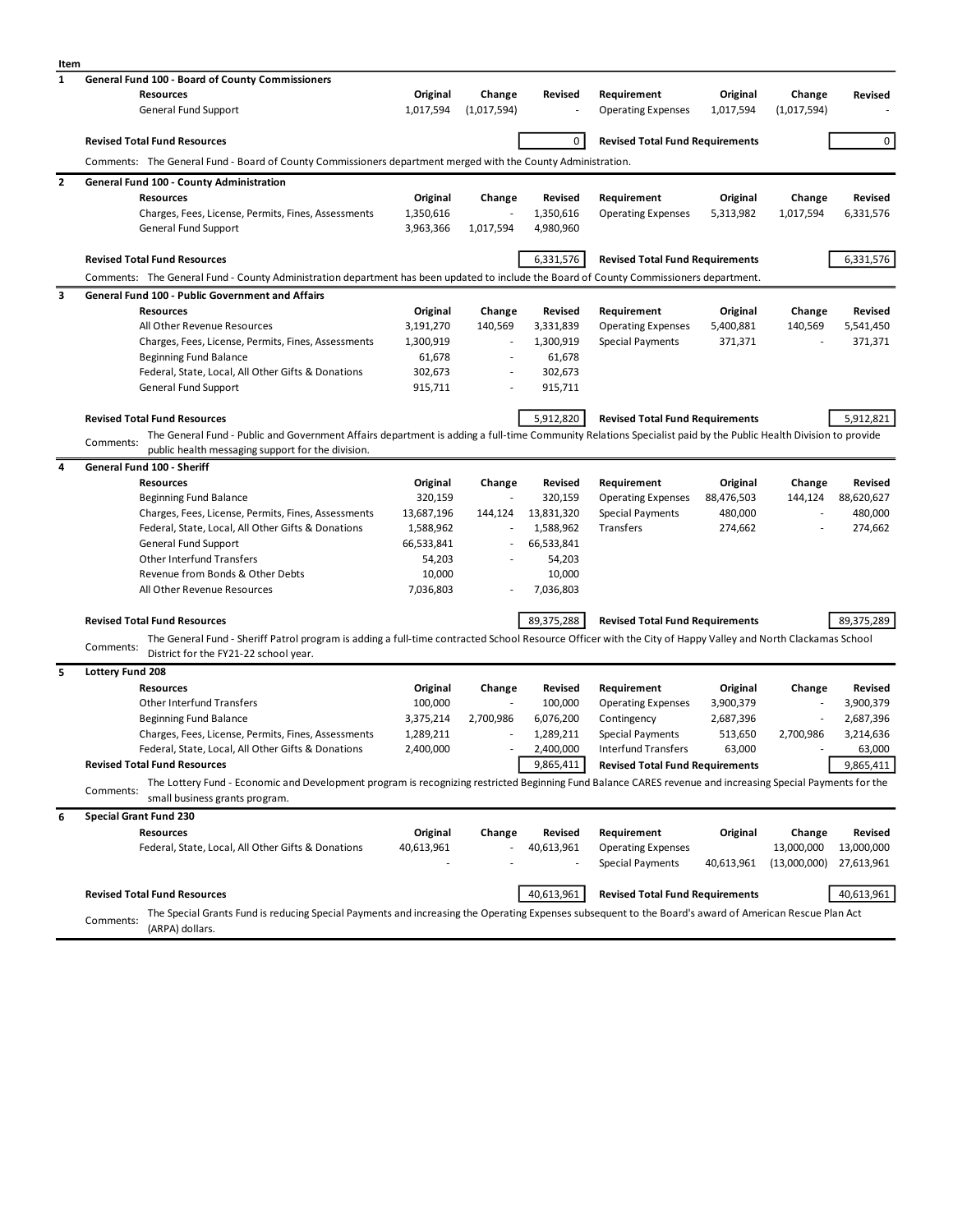| 7  | Health Housing & Human Services Fund 240 - Public Health                                                                                                                                                                                                                                                                               |            |                          |                |                                        |            |            |                |
|----|----------------------------------------------------------------------------------------------------------------------------------------------------------------------------------------------------------------------------------------------------------------------------------------------------------------------------------------|------------|--------------------------|----------------|----------------------------------------|------------|------------|----------------|
|    | <b>Resources</b>                                                                                                                                                                                                                                                                                                                       | Original   | Change                   | Revised        | Requirement                            | Original   | Change     | Revised        |
|    | All Other Revenue Resources                                                                                                                                                                                                                                                                                                            | 982,500    |                          | 982,500        | <b>Operating Expenses</b>              | 94,748,896 | 1,601,567  | 96,350,463     |
|    | <b>Beginning Fund Balance</b>                                                                                                                                                                                                                                                                                                          | 25,855,187 |                          | 25,855,187     | <b>Special Payments</b>                | 24,161,768 |            | 24,161,768     |
|    | Charges, Fees, License, Permits, Fines, Assessments                                                                                                                                                                                                                                                                                    | 11,511,611 | ÷,                       | 11,511,611     | Contingency                            | 7,558,625  | ÷.         | 7,558,625      |
|    | Federal, State, Local, All Other Gifts & Donations                                                                                                                                                                                                                                                                                     | 77,605,030 | 1,601,567                | 79,206,597     | Debt Service                           | 4,000      |            | 4,000          |
|    | General Fund Support                                                                                                                                                                                                                                                                                                                   | 9,785,892  | ä,                       | 9,785,892      | <b>Interfund Transfer</b>              | 212,213    |            | 212,213        |
|    | <b>Other Interfund Transfers</b>                                                                                                                                                                                                                                                                                                       | 365,283    |                          | 365,283        |                                        |            |            |                |
|    | Revenue from Bonds & Other Debts                                                                                                                                                                                                                                                                                                       | 580,000    |                          | 580,000        |                                        |            |            |                |
|    | <b>Revised Total Fund Resources</b>                                                                                                                                                                                                                                                                                                    |            |                          | 128,287,070    | <b>Revised Total Fund Requirements</b> |            |            | 128,287,069    |
|    | The Health Housing & Human Services Fund 240 - Public Health is recognizing additional state operating grant revenue and increasing the Operating Expenses for<br>Comments:<br>the Public Health Modernization program. The change will increase personnel services for up to 12 positions and materials and services.                 |            |                          |                |                                        |            |            |                |
| 8  | <b>Health Centers Fund 253</b>                                                                                                                                                                                                                                                                                                         |            |                          |                |                                        |            |            |                |
|    | <b>Resources</b>                                                                                                                                                                                                                                                                                                                       | Original   | Change                   | Revised        | Requirement                            | Original   | Change     | Revised        |
|    | <b>Beginning Fund Balance</b>                                                                                                                                                                                                                                                                                                          | 14,061,297 | ÷,                       | 14,061,297     | <b>Operating Expenses</b>              | 48,481,131 | 716,474    | 49,197,605     |
|    | Charges, Fees, License, Permits, Fines, Assessments                                                                                                                                                                                                                                                                                    | 39,144,948 | ÷,                       | 39,144,948     | <b>Special Payments</b>                | 6,376      |            | 6,376          |
|    | All Other Revenue Resources                                                                                                                                                                                                                                                                                                            | 182,234    | 552,597                  | 734,831        | Contingency                            | 10,561,297 |            | 10,561,297     |
|    | Federal, State, Local, All Other Gifts & Donations                                                                                                                                                                                                                                                                                     | 5,095,453  | 163,877                  | 5,259,330      |                                        |            |            |                |
|    | General Fund Support                                                                                                                                                                                                                                                                                                                   | 518,909    |                          | 518,909        |                                        |            |            |                |
|    | Revenue from Bonds & Other Debts                                                                                                                                                                                                                                                                                                       | 45,963     |                          | 45,963         |                                        |            |            |                |
|    | <b>Revised Total Fund Resources</b>                                                                                                                                                                                                                                                                                                    |            |                          | 59,765,278     | <b>Revised Total Fund Requirements</b> |            |            | 59,765,278     |
|    | The Health Centers Fund is recognizing Local Operating Grants and Medicaid revenue and increasing Operating Expenses for seven new positions to support<br>Comments:                                                                                                                                                                   |            |                          |                |                                        |            |            |                |
|    | school-based Health Centers for Clackamas School District at two locations, and one new position to support the Dental Program.                                                                                                                                                                                                        |            |                          |                |                                        |            |            |                |
| 9  | <b>Transient Lodging Tax Fund 255</b>                                                                                                                                                                                                                                                                                                  |            |                          |                |                                        |            |            |                |
|    | <b>Resources</b>                                                                                                                                                                                                                                                                                                                       | Original   | Change                   | Revised        | Requirement                            | Original   | Change     | <b>Revised</b> |
|    | <b>Beginning Fund Balance</b>                                                                                                                                                                                                                                                                                                          | 1,246,274  |                          | 1,246,274      | <b>Operating Expenses</b>              | 2,661,542  | 140,629    | 2,802,171      |
|    | Federal, State, Local, All Other Gifts & Donations                                                                                                                                                                                                                                                                                     | 303,105    |                          | 303,105        | Contingency                            | 1,605,503  | (140, 629) | 1,464,874      |
|    | All Other Revenue Resources                                                                                                                                                                                                                                                                                                            | 2,717,666  | 588,788                  | 3,306,454      | Interfund Transfer                     |            | 588,788    | 588,788        |
|    | <b>Revised Total Fund Resources</b>                                                                                                                                                                                                                                                                                                    |            |                          | 4,855,833      | <b>Revised Total Fund Requirements</b> |            |            | 4,855,833      |
|    | The Transient Lodging Tax Fund 255 - Tourism is transferring budget authority from Contingency to Operating Expenses for a full-time Tourism Specialist Senior<br>Comments:<br>position for program support. Transient Room Tax is recognizing additional tax revenue and appropriating for interfund transfers to other county funds. |            |                          |                |                                        |            |            |                |
|    |                                                                                                                                                                                                                                                                                                                                        |            |                          |                |                                        |            |            |                |
| 10 | <b>Clackamas Broadband Utility Fund 602</b>                                                                                                                                                                                                                                                                                            |            |                          |                |                                        |            |            |                |
|    | <b>Resources</b>                                                                                                                                                                                                                                                                                                                       | Original   | Change                   | <b>Revised</b> | Requirement                            | Original   | Change     | Revised        |
|    | <b>Beginning Fund Balance</b>                                                                                                                                                                                                                                                                                                          | 156,434    | 189,853                  | 346,287        | <b>Operating Expenses</b>              | 2,513,348  | 189,853    | 2,703,201      |
|    | Charges, Fees, License, Permits, Fines, Assessments                                                                                                                                                                                                                                                                                    | 2,425,000  |                          | 2,425,000      | <b>Special Payments</b>                | 40,000     |            | 40,000         |
|    | All Other Revenue Resources                                                                                                                                                                                                                                                                                                            | 44,000     |                          | 44,000         | Contingency                            | 72,086     |            | 72,086         |
|    | <b>Revised Total Fund Resources</b>                                                                                                                                                                                                                                                                                                    |            |                          | 2,815,287      | <b>Revised Total Fund Requirements</b> |            |            | 2,815,287      |
|    | Comments: The Clackamas Broadband Utility Fund is recognizing Beginning Fund Balance to complete several projects postponed or not completed last fiscal year.                                                                                                                                                                         |            |                          |                |                                        |            |            |                |
| 11 | <b>Technology Services Fund 747</b>                                                                                                                                                                                                                                                                                                    |            |                          |                |                                        |            |            |                |
|    | <b>Resources</b>                                                                                                                                                                                                                                                                                                                       | Original   | Change                   | Revised        | Requirement                            | Original   | Change     | Revised        |
|    | <b>Beginning Fund Balance</b>                                                                                                                                                                                                                                                                                                          | 2,166,939  | 2,501,795                | 4,668,734      | <b>Operating Expenses</b>              | 18,039,979 | 2,451,795  | 20,491,774     |
|    | Charges, Fees, License, Permits, Fines, Assessments                                                                                                                                                                                                                                                                                    | 16,431,999 | $\overline{\phantom{a}}$ | 16,431,999     | Reserves                               | 376,958    | 50,000     | 426,958        |
|    | All Other Revenue Resources                                                                                                                                                                                                                                                                                                            | 83,000     |                          | 83,000         | Contingency                            | 300,000    |            | 300,000        |
|    | Federal, State, Local, All Other Gifts & Donations                                                                                                                                                                                                                                                                                     | 35,000     |                          | 35,000         |                                        |            |            |                |
|    | <b>Revised Total Fund Resources</b>                                                                                                                                                                                                                                                                                                    |            |                          | 21,218,733     | <b>Revised Total Fund Requirements</b> |            |            | 21,218,732     |
|    | Comments: The Technology Services Fund is recognizing Beginning Fund Balance to complete several projects postponed or not completed last fiscal year.                                                                                                                                                                                 |            |                          |                |                                        |            |            |                |

## RECOMMENDATION:

Staff respectfully recommends adoption of the attached Resolution Order in keeping with a legally accurate budget.

Sincerely,

Clizabeth Comfort

Elizabeth Comfort Finance Director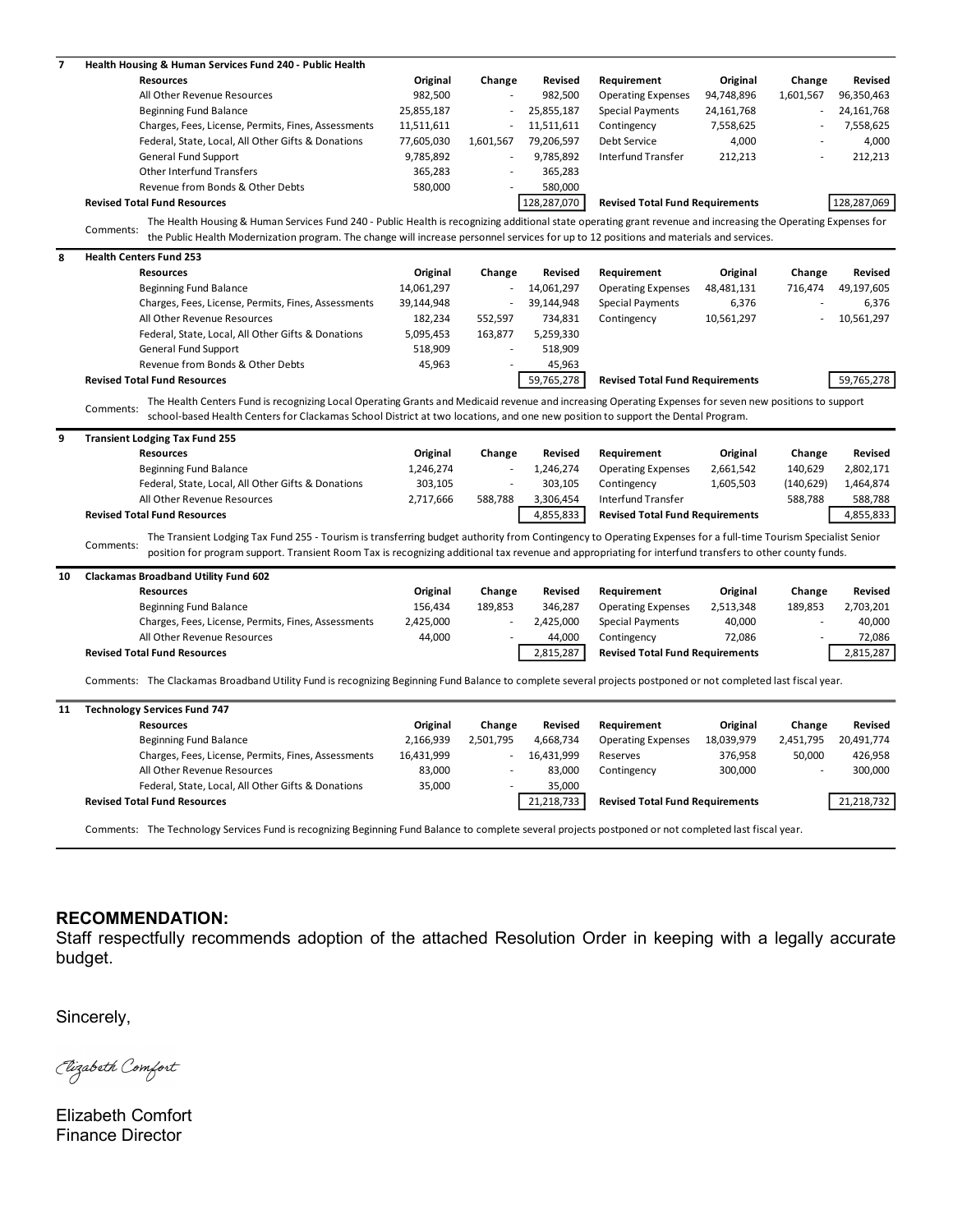# **BEFORE THE BOARD OF COUNTY COMMISSIONERS OF CLACKAMAS COUNTY, STATE OF OREGON**

In the Matter of Providing Authorization Regarding Adoption of a Supplemental Budget and Making to Appropriations for Fiscal Year 2021-22

Resolution Order No. 2021-75 *Page 1 of 2*

WHEREAS, during the fiscal year changes in appropriated expenditures may become necessary and appropriations may need to be increased, decreased or transferred from one appropriation category to another;

WHEREAS, it is the desire of the Board of Commissioners to award funds received by the County under the American Rescue Plan Act (ARPA) at regular business meetings, and the awards may require a change in the budget appropriation category within the Special Grants Fund (230);

WHEREAS, a supplemental budget for the period of July 1, 2021 through June 30, 2022, inclusive, has been prepared, published and submitted to the taxpayers as provided by statute;

WHEREAS; a public hearing to discuss the supplemental budget was held before the Board of County Commissioners on September 30, 2021.

WHEREAS; the funds being adjusted are:

| General Fund – Board of Commissioners      | Health, Housing & Human Services Fund-Public Health |
|--------------------------------------------|-----------------------------------------------------|
| General Fund - County Administration       | <b>Health Centers Fund</b>                          |
| General Fund - Public Government & Affairs | <b>Transient Lodging Tax Fund</b>                   |
| General Fund - Sheriff                     | Clackamas Broadband Utility Fund                    |
| Lottery Fund                               | <b>Technology Services Fund</b>                     |
| <b>Special Grants Fund</b>                 |                                                     |

WHEREAS; a correction is needed to merge County Administration and Board of County Commissioners into one department as shown in Clackamas County's chart of accounts.

It further appearing that it is in the best interest of the County to approve this change in appropriations for the period of July 1, 2021 through June 30, 2022.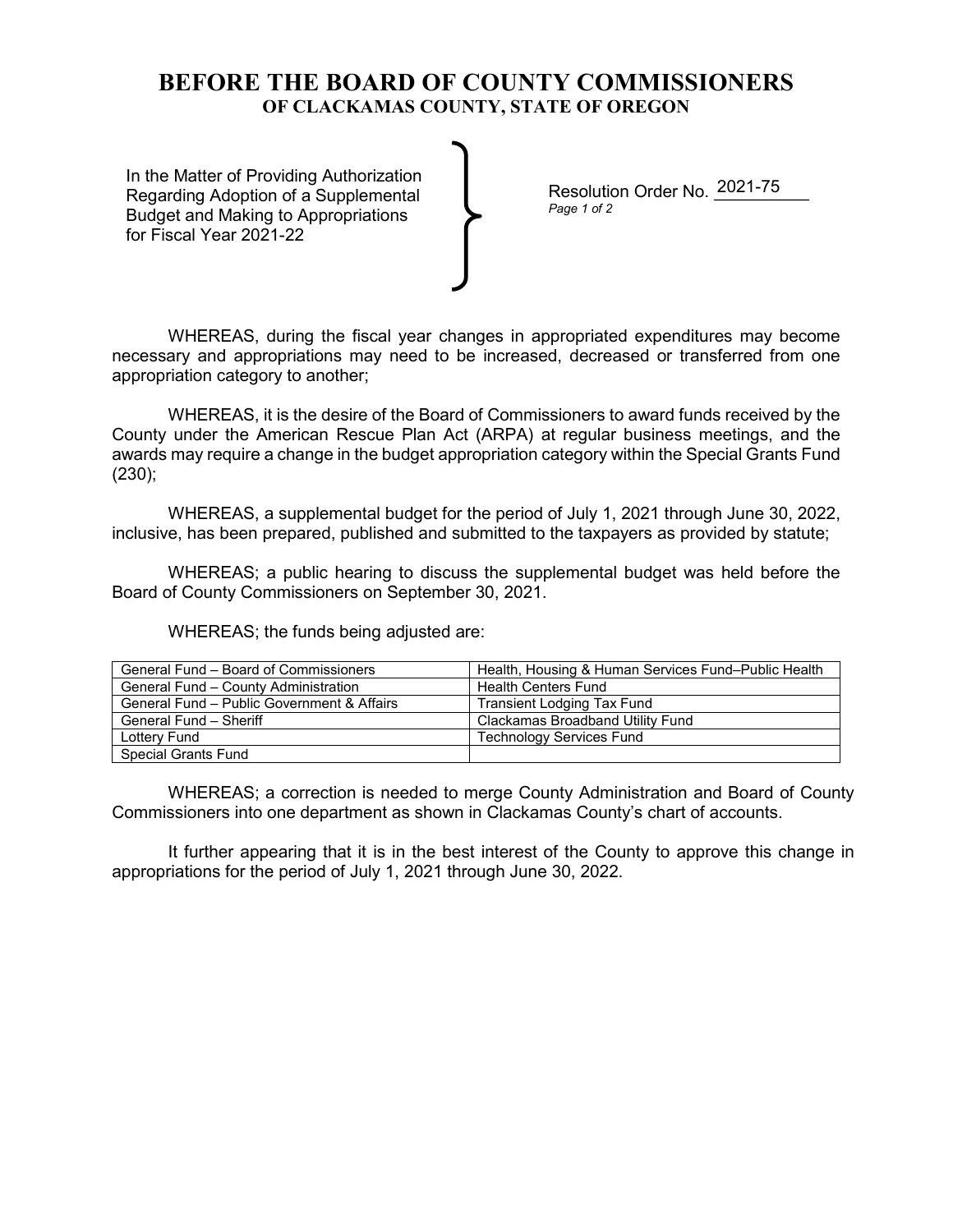# **BEFORE THE BOARD OF COUNTY COMMISSIONERS OF CLACKAMAS COUNTY, STATE OF OREGON**

In the Matter of Providing Authorization Regarding Adoption of a Supplemental Budget and Making to Appropriations for Fiscal Year 2021-22

Resolution Order No. 2021-75 *Page 2 of 2* 

NOW THEREFORE, the Clackamas County Board of Commissioners resolves as follows:

Pursuant to ORS 294.433 through ORS 294.481, the supplemental budget be adopted and appropriations established as shown in **Exhibit A**, attached hereto and incorporated by this reference herein; and

The Clackamas County Administrator and/or the Director of Finance are hereby delegated authority to execute budget category changes to the appropriation of ARPA awards.

The General Fund department of County Administration Department is merged with General Fund Board of County Commissioners for purposes of Clackamas County's chart of accounts.

**DATED** this 30th day of September 2021

## **BOARD OF COUNTY COMMISSIONERS**

 $\sim$  and  $\sim$ **Chair**  $\mathcal{N}$ 

Recording Secretary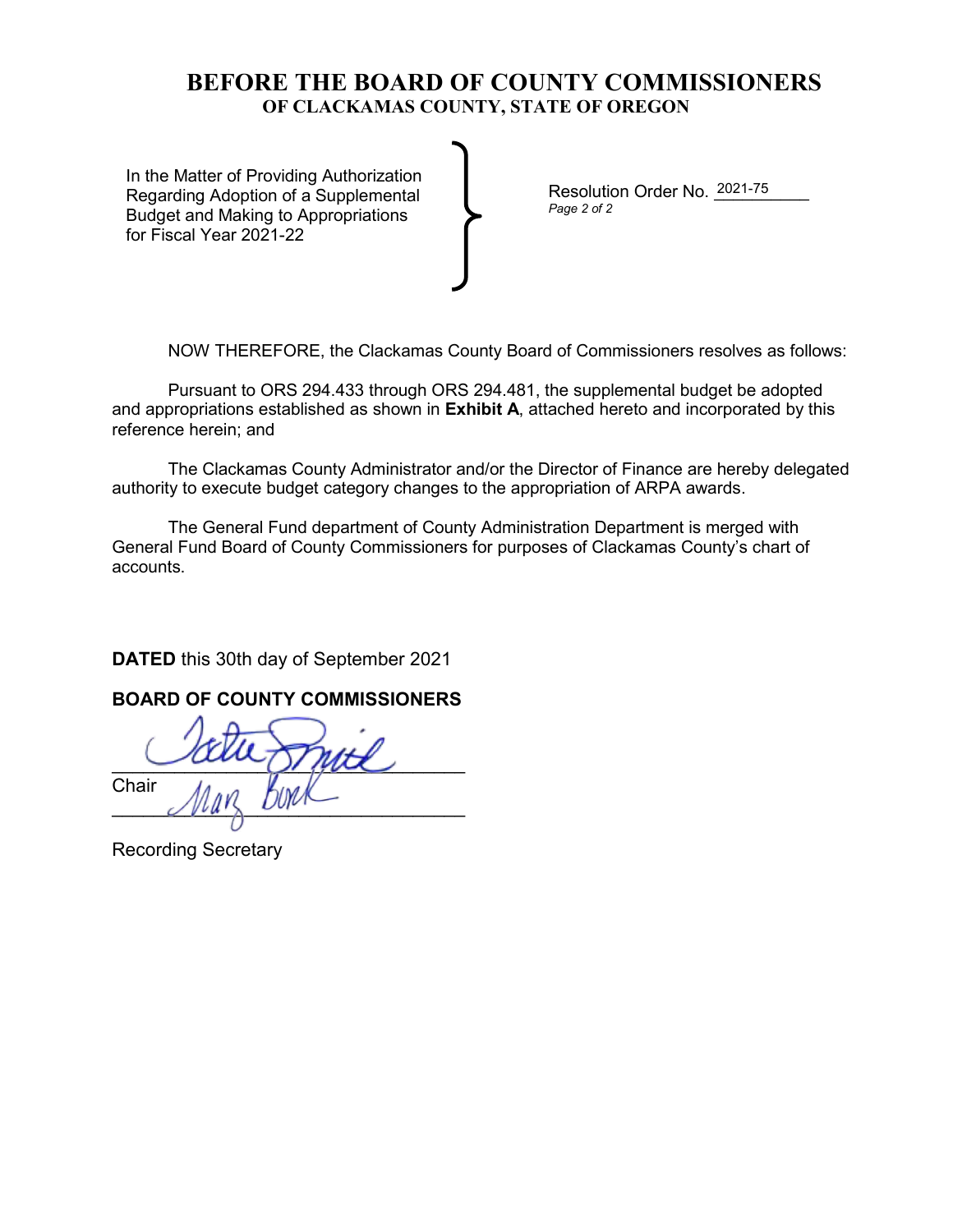#### **SUMMARY OF PROPOSED BUDGET CHANGES Exhibit A- REVISED UPDATE**

**September 30, 2021**

AMOUNTS SHOWN ARE REVISED TOTALS IN THOSE FUNDS BEING MODIFIED

| Item           |                                                                                                                                                                                                           |                        |                          |                        |                                                      |                  |                            |                                             |
|----------------|-----------------------------------------------------------------------------------------------------------------------------------------------------------------------------------------------------------|------------------------|--------------------------|------------------------|------------------------------------------------------|------------------|----------------------------|---------------------------------------------|
| $\mathbf{1}$   | General Fund 100 - Board of County Commissioners<br>Resources                                                                                                                                             | Original               | Change                   | Revised                | Requirement                                          | Original         | Change                     | <b>Revised</b>                              |
|                | General Fund Support                                                                                                                                                                                      | 1,017,594              | (1,017,594)              |                        | <b>Operating Expenses</b>                            | 1,017,594        | (1,017,594)                |                                             |
|                | <b>Revised Total Fund Resources</b>                                                                                                                                                                       |                        |                          | 0                      | <b>Revised Total Fund Requirements</b>               |                  |                            | $\mathbf{0}$                                |
|                | Comments: The General Fund - Board of County Commissioners department merged with the County Administration.                                                                                              |                        |                          |                        |                                                      |                  |                            |                                             |
| $\overline{2}$ | General Fund 100 - County Administration                                                                                                                                                                  |                        |                          |                        |                                                      |                  |                            |                                             |
|                | <b>Resources</b>                                                                                                                                                                                          | Original               | Change                   | Revised                | Requirement                                          | Original         | Change                     | <b>Revised</b>                              |
|                | Charges, Fees, License, Permits, Fines, Assessments<br>General Fund Support                                                                                                                               | 1,350,616<br>3,963,366 | 1,017,594                | 1,350,616<br>4,980,960 | <b>Operating Expenses</b>                            | 5,313,982        | 1,017,594                  | 6,331,576                                   |
|                | <b>Revised Total Fund Resources</b>                                                                                                                                                                       |                        |                          | 6,331,576              | <b>Revised Total Fund Requirements</b>               |                  |                            | 6,331,576                                   |
|                | Comments: The General Fund - County Administration department has been updated to include the Board of County Commissioners department.                                                                   |                        |                          |                        |                                                      |                  |                            |                                             |
| 3              | General Fund 100 - Public Government and Affairs                                                                                                                                                          |                        |                          |                        |                                                      |                  |                            |                                             |
|                | <b>Resources</b>                                                                                                                                                                                          | Original               | Change                   | Revised                | Requirement                                          | Original         | Change                     | <b>Revised</b>                              |
|                | All Other Revenue Resources                                                                                                                                                                               | 3,191,270              | 140,569                  | 3,331,839              | <b>Operating Expenses</b>                            | 5,400,881        | 140,569                    | 5,541,450                                   |
|                | Charges, Fees, License, Permits, Fines, Assessments                                                                                                                                                       | 1,300,919              |                          | 1,300,919              | <b>Special Payments</b>                              | 371,371          |                            | 371,371                                     |
|                | <b>Beginning Fund Balance</b>                                                                                                                                                                             | 61,678                 | $\overline{\phantom{a}}$ | 61,678                 |                                                      |                  |                            |                                             |
|                | Federal, State, Local, All Other Gifts & Donations                                                                                                                                                        | 302,673                |                          | 302,673                |                                                      |                  |                            |                                             |
|                | General Fund Support                                                                                                                                                                                      | 915,711                |                          | 915,711                |                                                      |                  |                            |                                             |
|                | <b>Revised Total Fund Resources</b>                                                                                                                                                                       |                        |                          | 5,912,820              | <b>Revised Total Fund Requirements</b>               |                  |                            | 5,912,821                                   |
|                | The General Fund - Public and Government Affairs department is adding a full-time Community Relations Specialist paid by the Public Health Division to provide                                            |                        |                          |                        |                                                      |                  |                            |                                             |
|                | Comments:<br>public health messaging support for the division.                                                                                                                                            |                        |                          |                        |                                                      |                  |                            |                                             |
| 4              | General Fund 100 - Sheriff                                                                                                                                                                                |                        |                          |                        |                                                      |                  |                            |                                             |
|                | <b>Resources</b>                                                                                                                                                                                          | Original               | Change                   | Revised                | Requirement                                          | Original         | Change                     | <b>Revised</b>                              |
|                | <b>Beginning Fund Balance</b>                                                                                                                                                                             | 320,159                |                          | 320,159                | <b>Operating Expenses</b>                            | 88,476,503       | 144,124                    | 88,620,627                                  |
|                | Charges, Fees, License, Permits, Fines, Assessments                                                                                                                                                       | 13,687,196             | 144,124                  | 13,831,320             | <b>Special Payments</b>                              | 480,000          |                            | 480,000                                     |
|                | Federal, State, Local, All Other Gifts & Donations                                                                                                                                                        | 1,588,962              |                          | 1,588,962              | Transfers                                            | 274,662          |                            | 274,662                                     |
|                | General Fund Support                                                                                                                                                                                      | 66,533,841             | $\overline{a}$           | 66,533,841             |                                                      |                  |                            |                                             |
|                |                                                                                                                                                                                                           |                        |                          |                        |                                                      |                  |                            |                                             |
|                | Other Interfund Transfers                                                                                                                                                                                 | 54,203                 |                          | 54,203                 |                                                      |                  |                            |                                             |
|                | Revenue from Bonds & Other Debts                                                                                                                                                                          | 10,000                 |                          | 10,000                 |                                                      |                  |                            |                                             |
|                | All Other Revenue Resources                                                                                                                                                                               | 7,036,803              |                          | 7,036,803              |                                                      |                  |                            |                                             |
|                | <b>Revised Total Fund Resources</b>                                                                                                                                                                       |                        |                          | 89,375,288             | <b>Revised Total Fund Requirements</b>               |                  |                            | 89,375,289                                  |
|                | The General Fund - Sheriff Patrol program is adding a full-time contracted School Resource Officer with the City of Happy Valley and North Clackamas School                                               |                        |                          |                        |                                                      |                  |                            |                                             |
|                | Comments:<br>District for the FY21-22 school year.                                                                                                                                                        |                        |                          |                        |                                                      |                  |                            |                                             |
| 5              | <b>Lottery Fund 208</b>                                                                                                                                                                                   |                        |                          |                        |                                                      |                  |                            |                                             |
|                | <b>Resources</b>                                                                                                                                                                                          | Original               | Change                   | Revised                | Requirement                                          | Original         | Change                     | <b>Revised</b>                              |
|                | Other Interfund Transfers                                                                                                                                                                                 | 100,000                |                          | 100,000                | <b>Operating Expenses</b>                            | 3,900,379        |                            | 3,900,379                                   |
|                | <b>Beginning Fund Balance</b>                                                                                                                                                                             | 3,375,214              | 2,700,986                | 6,076,200              | Contingency                                          | 2,687,396        |                            | 2,687,396                                   |
|                | Charges, Fees, License, Permits, Fines, Assessments                                                                                                                                                       | 1,289,211              |                          | 1,289,211              | <b>Special Payments</b>                              | 513,650          | 2,700,986                  | 3,214,636                                   |
|                | Federal, State, Local, All Other Gifts & Donations                                                                                                                                                        | 2,400,000              |                          | 2,400,000              | <b>Interfund Transfers</b>                           | 63,000           |                            | 63,000                                      |
|                | <b>Revised Total Fund Resources</b>                                                                                                                                                                       |                        |                          | 9,865,411              | <b>Revised Total Fund Requirements</b>               |                  |                            |                                             |
|                | The Lottery Fund - Economic and Development program is recognizing restricted Beginning Fund Balance CARES revenue and increasing Special Payments for the<br>Comments:<br>small business grants program. |                        |                          |                        |                                                      |                  |                            |                                             |
|                | <b>Special Grant Fund 230</b>                                                                                                                                                                             |                        |                          |                        |                                                      |                  |                            |                                             |
| 6              | <b>Resources</b>                                                                                                                                                                                          | Original               | Change                   | Revised                | Requirement                                          | Original         | Change                     | Revised                                     |
|                | Federal, State, Local, All Other Gifts & Donations                                                                                                                                                        | 40,613,961             |                          | 40,613,961             | <b>Operating Expenses</b><br><b>Special Payments</b> | 40,613,961       | 13,000,000<br>(13,000,000) | 13,000,000<br>27,613,961                    |
|                |                                                                                                                                                                                                           |                        |                          |                        |                                                      |                  |                            |                                             |
|                | <b>Revised Total Fund Resources</b>                                                                                                                                                                       |                        |                          | 40,613,961             | <b>Revised Total Fund Requirements</b>               |                  |                            |                                             |
|                | The Special Grants Fund is reducing Special Payments and increasing the Operating Expenses subsequent to the Board's award of American Rescue Plan Act (ARPA)<br>Comments:                                |                        |                          |                        |                                                      |                  |                            | 9,865,411<br>40,613,961                     |
|                | dollars.                                                                                                                                                                                                  |                        |                          |                        |                                                      |                  |                            |                                             |
|                | Health Housing & Human Services Fund 240 - Public Health                                                                                                                                                  |                        |                          |                        |                                                      |                  |                            |                                             |
|                | <b>Resources</b>                                                                                                                                                                                          | Original               | Change                   | Revised                | Requirement                                          | Original         | Change                     |                                             |
|                | All Other Revenue Resources                                                                                                                                                                               | 982,500                |                          | 982,500                | <b>Operating Expenses</b>                            | 94,748,896       | 1,601,567                  | 96,350,463                                  |
|                | <b>Beginning Fund Balance</b>                                                                                                                                                                             | 25,855,187             |                          | 25,855,187             | <b>Special Payments</b>                              | 24,161,768       |                            |                                             |
|                | Charges, Fees, License, Permits, Fines, Assessments                                                                                                                                                       | 11,511,611             |                          | 11,511,611             | Contingency                                          | 7,558,625        |                            | <b>Revised</b><br>24, 161, 768<br>7,558,625 |
|                | Federal, State, Local, All Other Gifts & Donations                                                                                                                                                        | 77,605,030             | 1,601,567                | 79,206,597             | Debt Service<br>Interfund Transfer                   | 4,000<br>212,213 |                            | 4,000                                       |
|                | General Fund Support<br>Other Interfund Transfers                                                                                                                                                         | 9,785,892<br>365,283   |                          | 9,785,892<br>365,283   |                                                      |                  |                            | 212,213                                     |
|                | Revenue from Bonds & Other Debts                                                                                                                                                                          | 580,000                |                          | 580,000                |                                                      |                  |                            |                                             |
| $\overline{7}$ | <b>Revised Total Fund Resources</b>                                                                                                                                                                       |                        |                          | 128,287,070            | <b>Revised Total Fund Requirements</b>               |                  |                            | 128,287,069                                 |